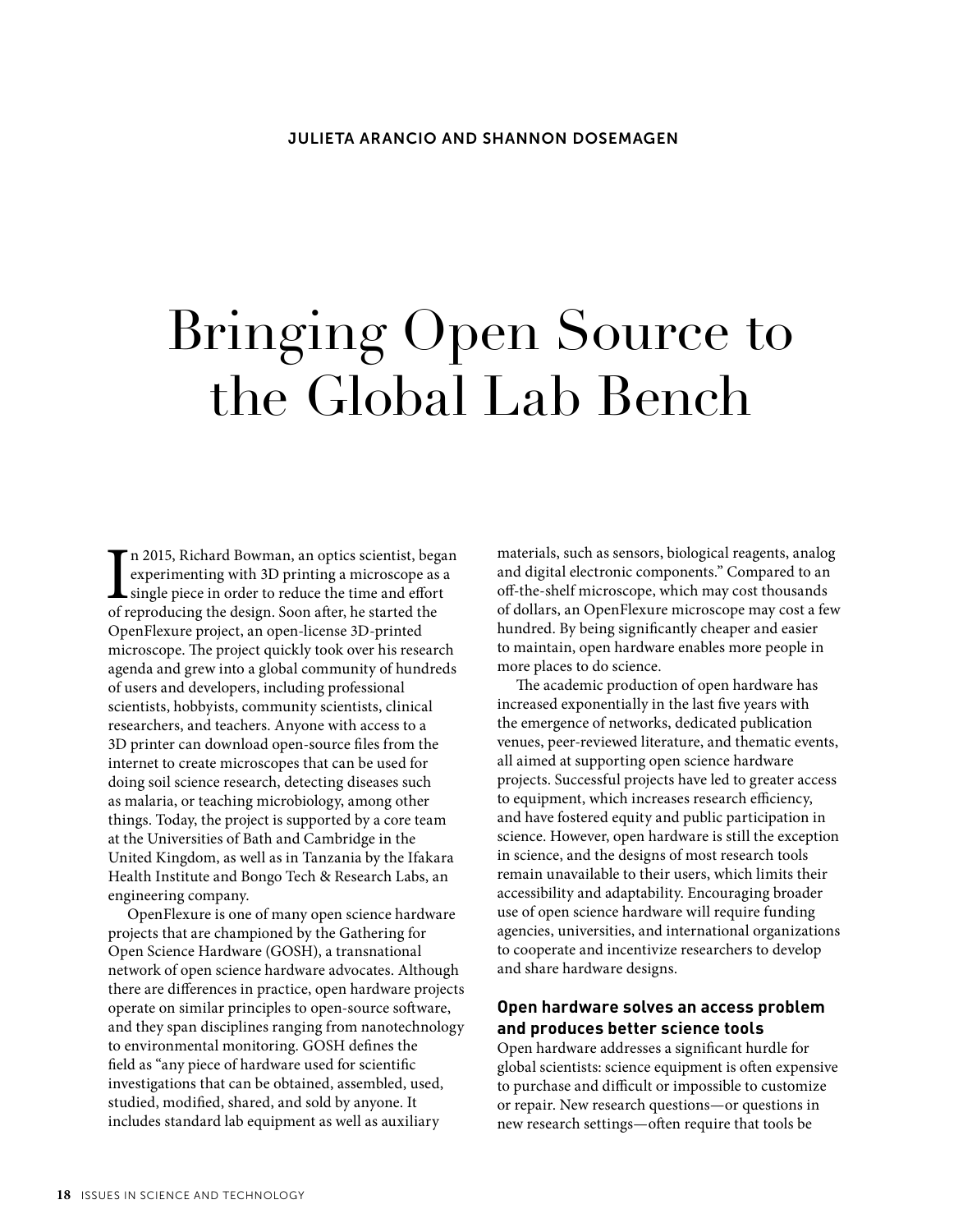modified or customized. Lack of access to designs makes tools more difficult to customize, leading to delays and additional costs.

Historically, science hardware manufacturing has been concentrated in well-resourced countries, making it unreasonably difficult and expensive to obtain and repair elsewhere. As a result, researchers, educators, and others outside academia and at the periphery of these production centers find it almost impossible to access and maintain research infrastructure. The World Health Organization estimates that 70% of donated medical equipment in sub-Saharan Africa is out of service or not in use due to lack of authorized service engineers and necessary parts.

Research shows that the relatively small development costs of using an open hardware design result in a significant return on investment for the scientific community. Studies have demonstrated that on average, open-source tools provide economic savings of 87% as compared to proprietary tools.

But the true gains from open hardware may be significantly greater. Syringe pumps, for example, are used to deliver carefully controlled doses of reagents in many laboratory applications. Substituting an open hardware pump for a commercial one saved up to \$2,500, a 2016 study found. When multiplied by the number of times the open-source pump designs have been downloaded by users, the study estimated total savings of potentially millions of dollars, even when factoring in the cost of developing and sharing the open-source designs. This return accrues both to researchers, who save money on equipment, and to funders, for whom the returns are compounded when designs are shared and reproduced.

#### **A new way of thinking about scientific tools**

Making the designs of scientific tools publicly accessible not only provides transparency into research, design, and prototyping or manufacturing processes, but also opens new innovation opportunities. In the case of OpenFlexure, anyone can download the microscope's source files, including those needed for 3D-printing the parts and the software that powers it. Detailed documentation helps others to print, assemble, and use their own devices. The community gathers in an online forum to exchange building lessons and their user experiences, allowing for faster innovation and new uses and applications for the designs.

Open hardware also invites more people into science by empowering diverse groups to engage with the public to create knowledge. In Argentina, for example, a group of academics, family farmers, and activists used open hardware to form an "open agroecology lab." Lab participants adapt these tools to support local research

on soil health, a line of inquiry that is overlooked by official research agendas dominated by industrial agriculture. Using OpenFlexure and other open hardware tools, the group is studying the response of soil microbes to more natural ecological production models, aiming to build a body of knowledge for regional farmers who wish to convert to more environmentally friendly farming methods.

Finally, open-source hardware also contributes to the growth of entrepreneurially minded service companies that are able to manufacture hardware using publicly accessible designs, offering users ready-to-use tools and technical support in many local contexts. This reduces risk for research teams, as designs will remain available even if a supplier goes out of business. By producing and commercializing science hardware locally and using accessible materials, these companies are increasing access to science equipment in settings where the tools of science are not readily available.

## **Increasing open science hardware requires policy support**

Despite the enormous potential of open science hardware, today the field largely reflects voluntary efforts, extremely limited financial support, and the short time horizons of the funding that is available.

Making open science hardware more widely available will require active policy support. Funding tends to be more readily offered for "breakthroughs" and first-of-their-kind ideas, but is comparatively scant for infrastructure and its maintenance. Recent recommendations from organizations such as UNESCO in support of open science practices are encouraging; however, more inclusive public participation in science requires more than making the products of research, such as data and publications, accessible. Knowledge production itself must be opened up. One way to achieve that is by making the tools needed for performing and teaching science more accessible.

Recognizing the need for institutional support, members of GOSH convened a series of policy workshops in 2021 targeting government agencies and science funders, international organizations, and universities and their technology transfer offices (TTOs). This included a policy workshop for US audiences alongside the Wilson Center Science and Technology Innovation Program. These discussions resulted in a series of policy recommendations for each group.

Government agencies and science funders, including private foundations, have a role to play by incentivizing the development, dissemination, and use of open hardware. Funding agencies could, for example, encourage researchers to seek open hardware when including requests for equipment in their proposals, incentivizing the development of open hardware companies. Since open